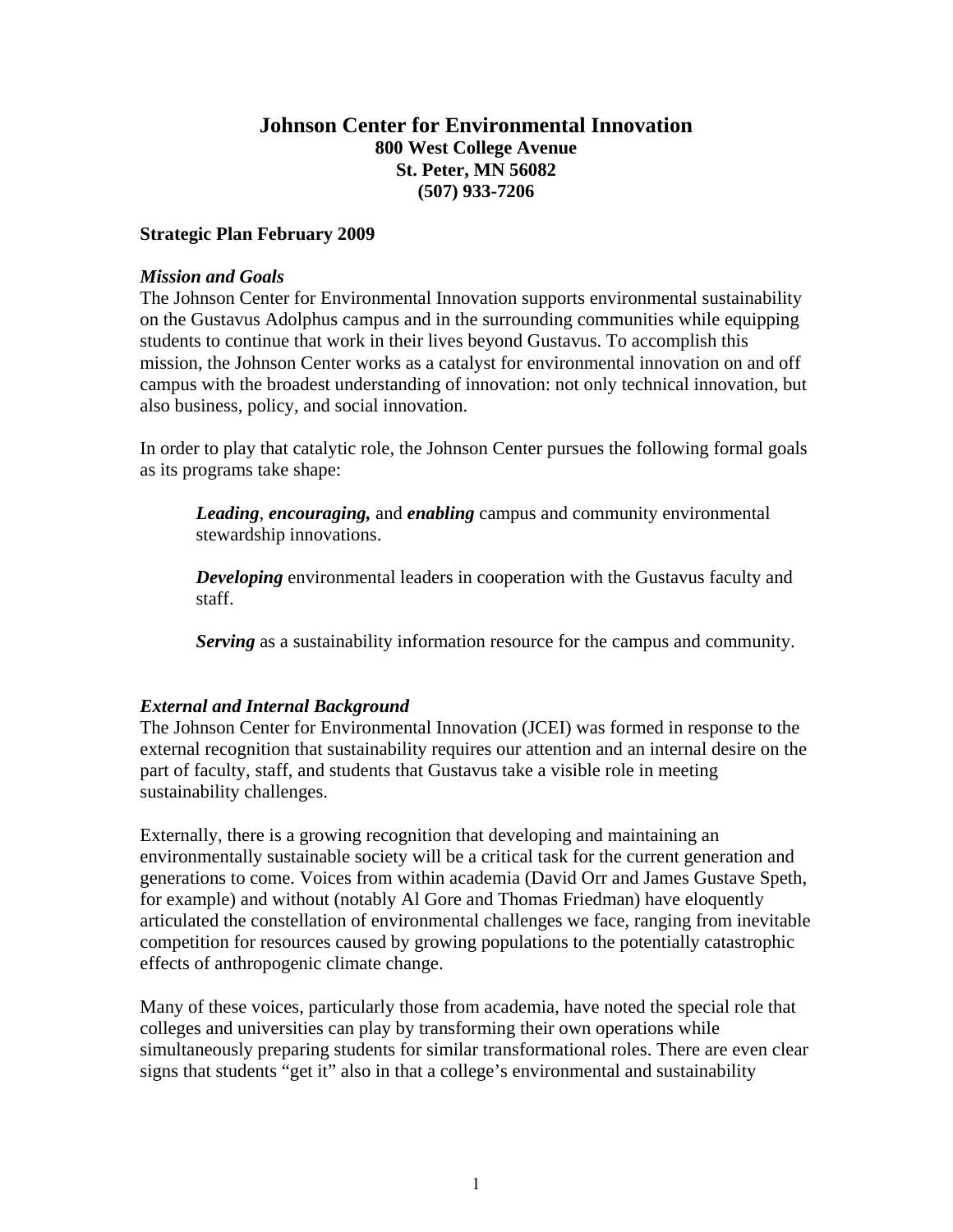initiatives have become a important information points in the student recruitment and college selection process.

In parallel to those external factors, there were many students, faculty and staff who recognized the imperative of environmental issues and wanted Gustavus to take a leadership role. Responding to these external forces and the internal response, a group of Gustavus faculty worked with then President Jim Peterson to secure the funding and inaugurate the Johnson Center for Environmental Innovation in August 2007.

The mission and goals for the JCEI, as outlined above, arise out of the first 18 months of the center's operation and the following points, which are key to understanding the ensuing strategic plan:

a. Environmental stewardship and sustainability cannot be located in any one program or department, but must be the business of the entire community. As a result, the JCEI effort to move Gustavus Adolphus toward greater sustainability must be an effort to equip and enable the community while pointing the way for the entire community to move forward.

b. Preparing our students to lead sustainability transformations after they graduate makes sense not only as a way to encourage needed change, but also ties the JCEI to Gustavus central educational mission. While this is good sense at any time, it is essential given current financial turmoil that will undoubtedly affect Gustavus operations.

c. Innovation in the face of our environmental challenges is often seen as a technical matter. While the necessary sustainable transformations will often have a technical component, Gustavus' liberal arts strengths lead naturally to a broader definition of innovations that recognizes social and cultural innovation as a requirement for true change and a focus for JCEI activities.

c. As an institution born out of a particular religious and ethical tradition, any conversation about sustainability and the environment, including those lead by the JCEI, will also be a faith and values discussion.

d. Our progress to sustainability will depend on action in the wider community. Likewise, the wider community will be an important source of support for the JCEI efforts. Hence, JCEI programs will consciously make connections offcampus.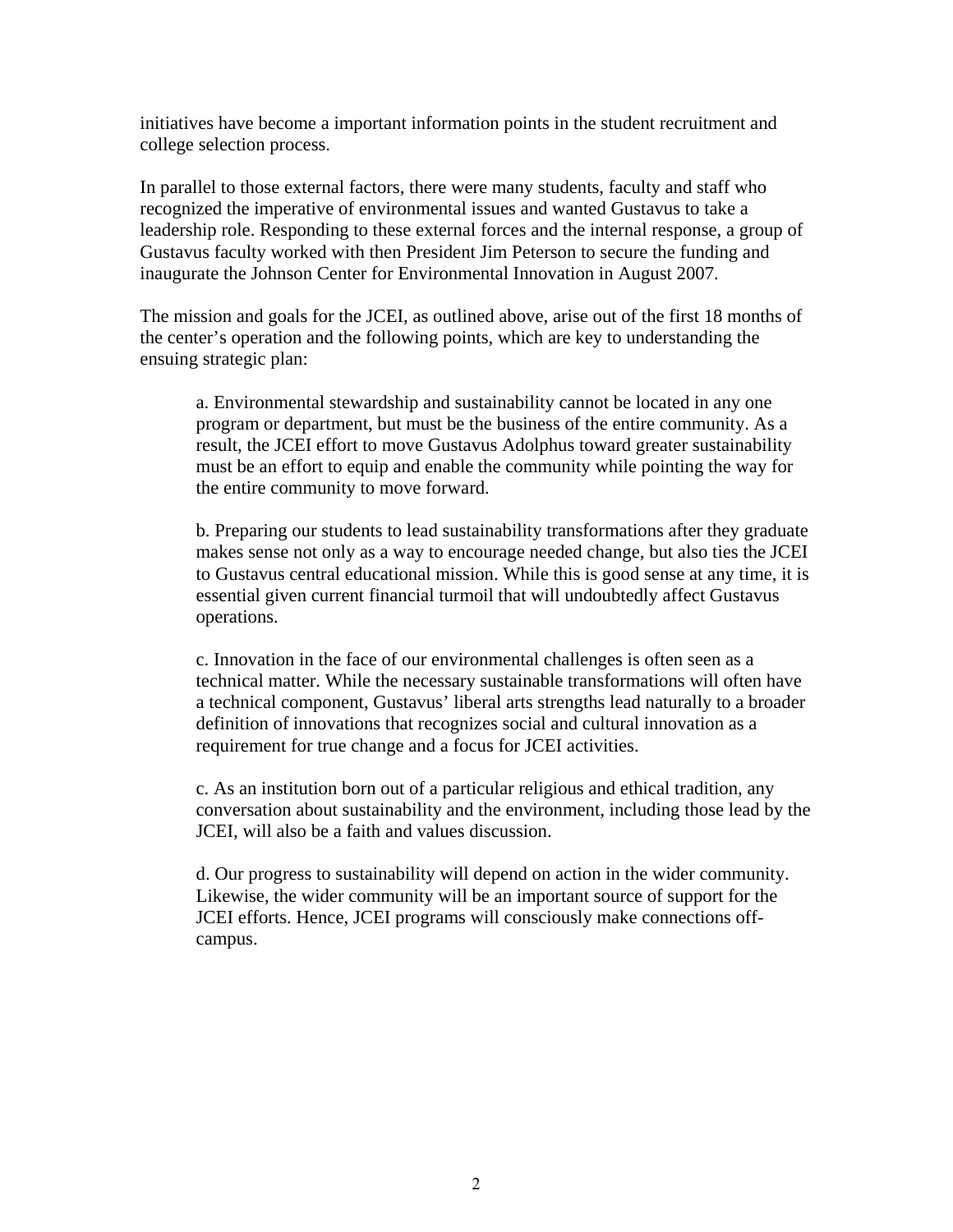# *Strategies\* :*

 $\overline{a}$ 

A. Develop innovative environmental programs that advance campus and community sustainability while preparing students for environmental leadership.

1. Test experiential learning programs that involve students in sustainability work using social entrepreneurship models (see attached Solar Thermal Utility and Big Hill Student Farm case examples).

*Necessary resources:* Staff time, faculty support, start-up funds for trial operations

*Expected outcomes:* Exemplary programs that demonstrate sustainability and develop student leaders.

2. Develop an ES course that supports student skill development in support of A.1.

*Necessary resources:* Staff time, ES faculty support, course development and equipment funds.

*Expected outcomes:* A stimulating course experience for students, A cadre of students prepared for the programs of A.1

B. Support and encourage campus environmental sustainability through cooperative relationships, appreciative inquiry, and public information.

1. Work cooperatively across campus to develop awareness and support steps toward sustainability by cosponsoring speakers and other educational events **(Author Doug Thorpe visit, Trinity Institute Radical Abundance webcast, Campus Energy Challenge events, Kitchen Cabinet)** that encourage campus conversations about sustainability including discussions that focus on faith and values.

*Necessary resources:* Staff time, staff support and funding

*Expected outcomes:* Greater awareness and participation in campus sustainability action; visibility for JCEI and environmental programs;

2. Highlight positive campus environmental actions and the people who make them happen by developing a webpage with a campus environmental action section and developing publicity material for off-campus use.

<sup>\*</sup> Bold items in parentheses designate efforts that have already taken place or which are currently underway.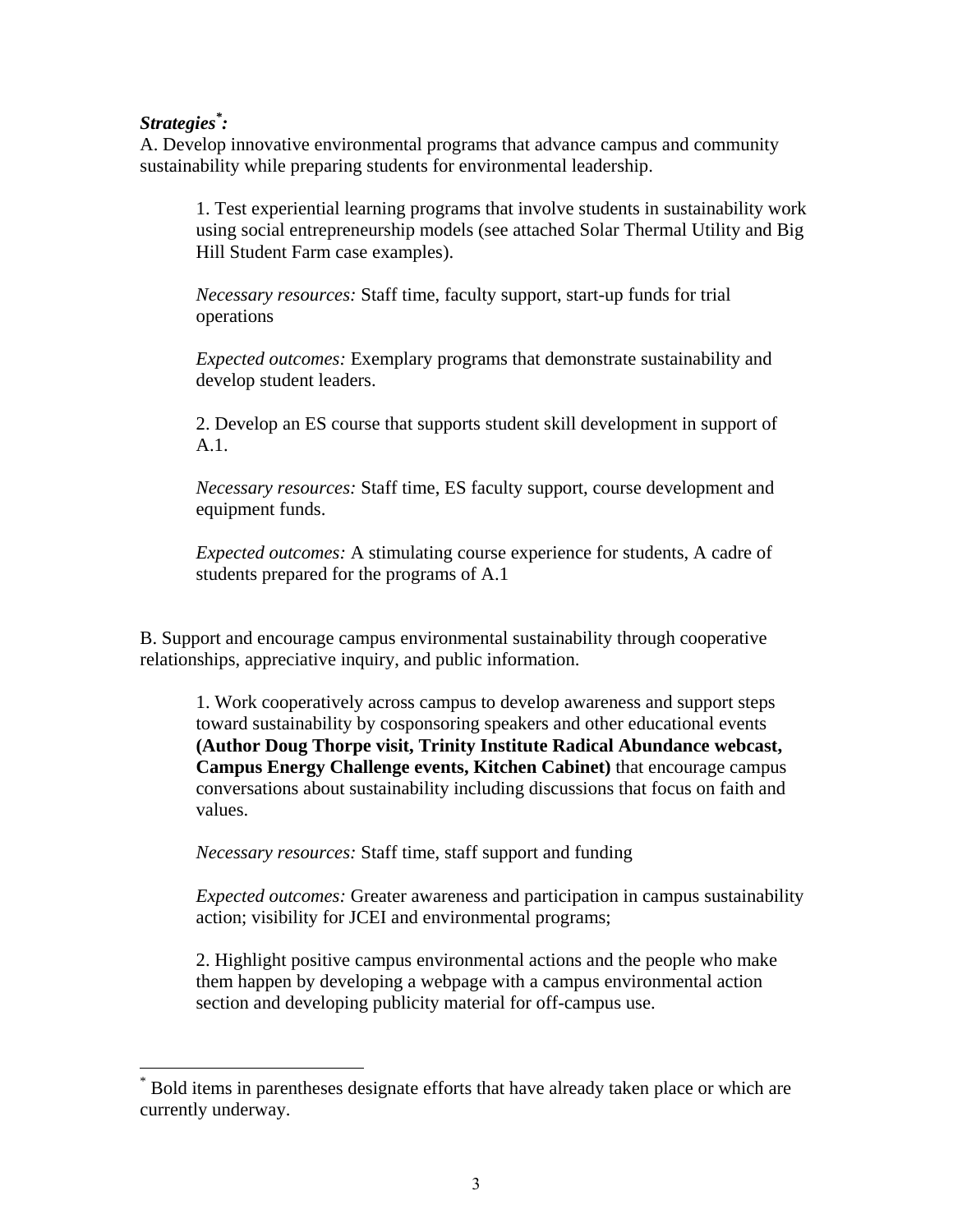*Necessary resources:* Staff time and support from web team

*Expected outcome:* Positive attention to environmental action and encouragement for further steps; positive publicity for Gustavus.

3. Provide information that supports sustainable action on campus by serving as a consultant for environmental questions (**responding to questions from the community**) and developing a web page that displays campus environmental information and links to other information sources.

*Necessary resources:* Staff time, web team support, access to educational resources

*Expected outcome:* An environmentally aware and capable campus community

4. Teach in the Environmental Studies program to build relationships with students and faculty (Intro to ES, ES Senior Seminar, other courses as appropriate  $(see A.x)$ 

*Necessary resources:* Staff time and funding for course development

*Expected outcome:* Faculty and students engaged in sustainability action on and off campus.

C. Explicitly lead targeted campus efforts where there is need and the JCEI can make a contribution.

1. Lead the effort to fulfill Gustavus' commitments under the American University and College Presidents Climate Commitment (AUCPCC).

*Necessary resources:* Staff time and collaboration time with colleagues

*Expected outcome:* A greenhouse gas emissions reduction plan and progress toward meeting the targets of the that plan

2. Support/lead initiatives that arise from the AUCPCC commitments and other campus environmental efforts (**wind initiative, energy conservation efforts, formation of an energy conservation committee, Recyclemania**) and involve students in those efforts.

*Necessary resources:* Staff time, staff support and funding

*Expected outcome:* Visible initiatives that move the campus toward greater sustainability, including reduced energy and material use as well asgreater reliance on renewable energy and resources. Student involvement and learning centered around these efforts.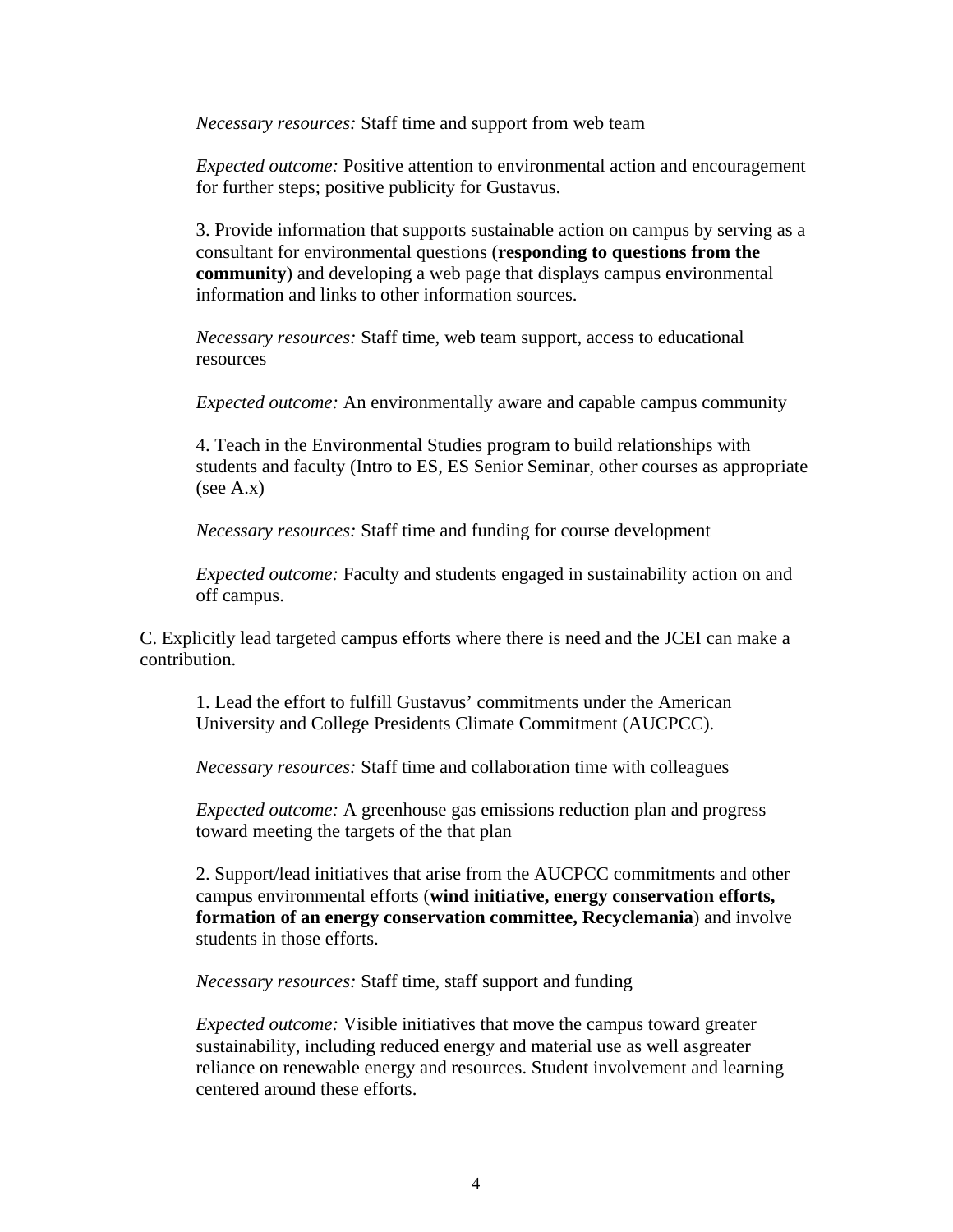D. Engage the surrounding community in cooperative action related to sustainability and environmental issues, serving as a resource when possible and inviting participation in college environmental and educational programs.

1. Participate in local regional initiatives that support sustainability (**Region 9 wind initiative, Minnesota Renewable Energy Society board**, regional energy and environmental programs) and raise the profile of the JCEI and Gustavus Adolphus College.

*Necessary resources:* Staff time, funding for travel to meetings, limited funds for targeted investment in programs

*Expected outcomes:* Thriving regional and local sustainability initiatives that are visibly connected to the JCEI and Gustavus. Reputation of the JCEI as a player in these efforts.

2. Serve as a liaison to connect students to local sustainability and environmental initiatives (**internships** with public and private agencies, experiential learning).

*Necessary resources:* Staff time, faculty support, funding for a selected subset of internships

*Expected outcomes:* Students engaged in meaningful environmental career explorations. Organizations benefiting from the relationship with students and Gustavus.

Support and resources

Aggregating the various items from the "*Necessary resources*" sections above, the clearest need is for JCEI staff time for program delivery and for administrative support. Secondary, but none-the-less essential, is the need for monetary support to cover various program activities: travel, student internships, seed money for outreach programs and demonstration projects, support for speakers, conferences and other educational resources.

To meet these needs, the JCEI will need to work with development office to accomplish the following:

1. Fully endow the JCEI to support staffing levels commensurate with programming activities. In the short-term (2-5 years), the anticipated staffing levels would be the JCEI Director position and an administrative support position. In light of program goals, it may also be useful to support 1 or 2 temporary student positions.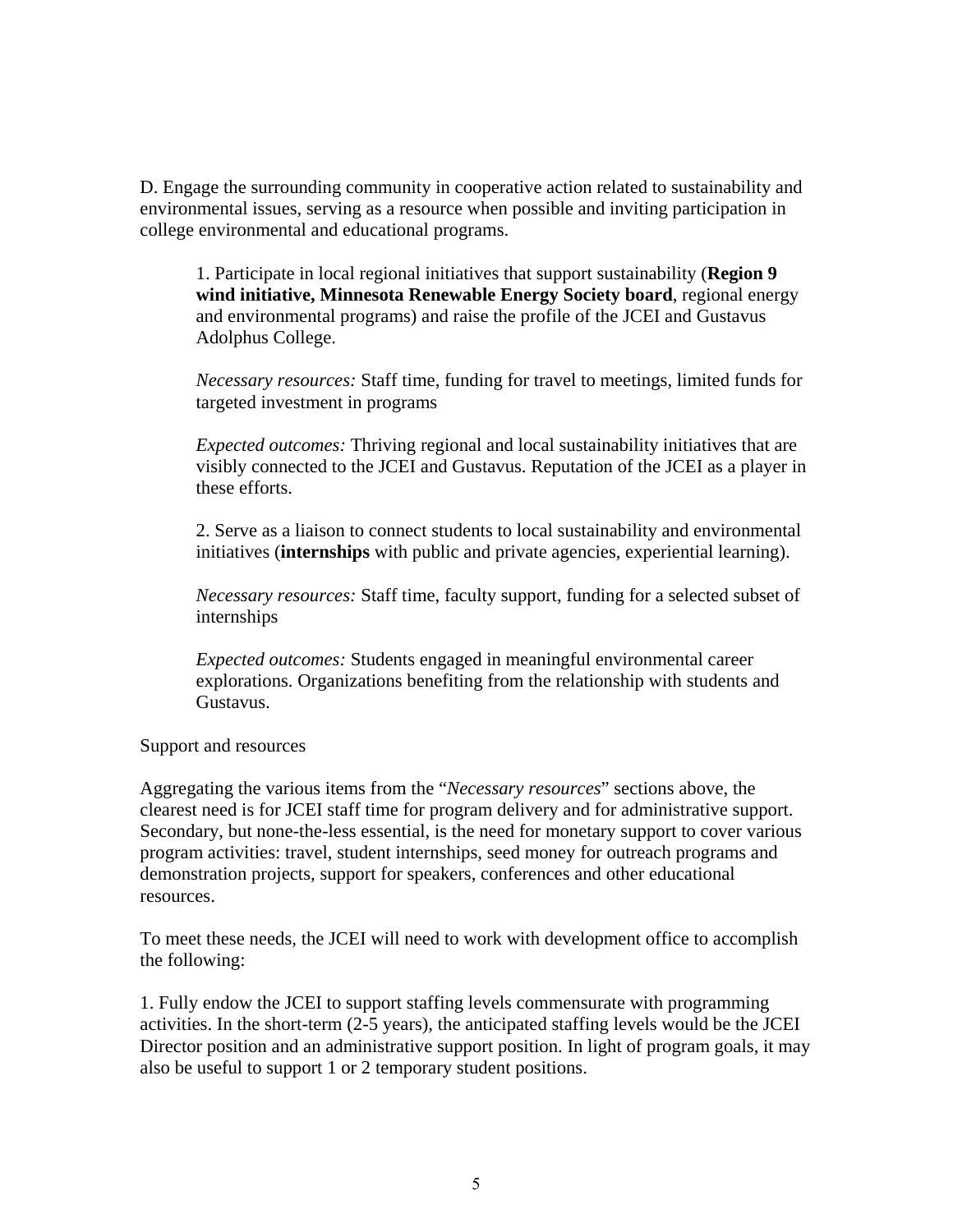2. In addition to endowing personnel support, provision should be made for an annual core budget that focuses primarily on internal education and support for campus sustainability efforts, but also includes support for outreach activities (primarily transportation expenses) and seed money for the programs of Strategy A and D.

3. Building on the project development efforts of A and the outreach efforts of D, seek external sources of grant and designated foundation support for specific projects. Some of these efforts may be done in partnership with external partners.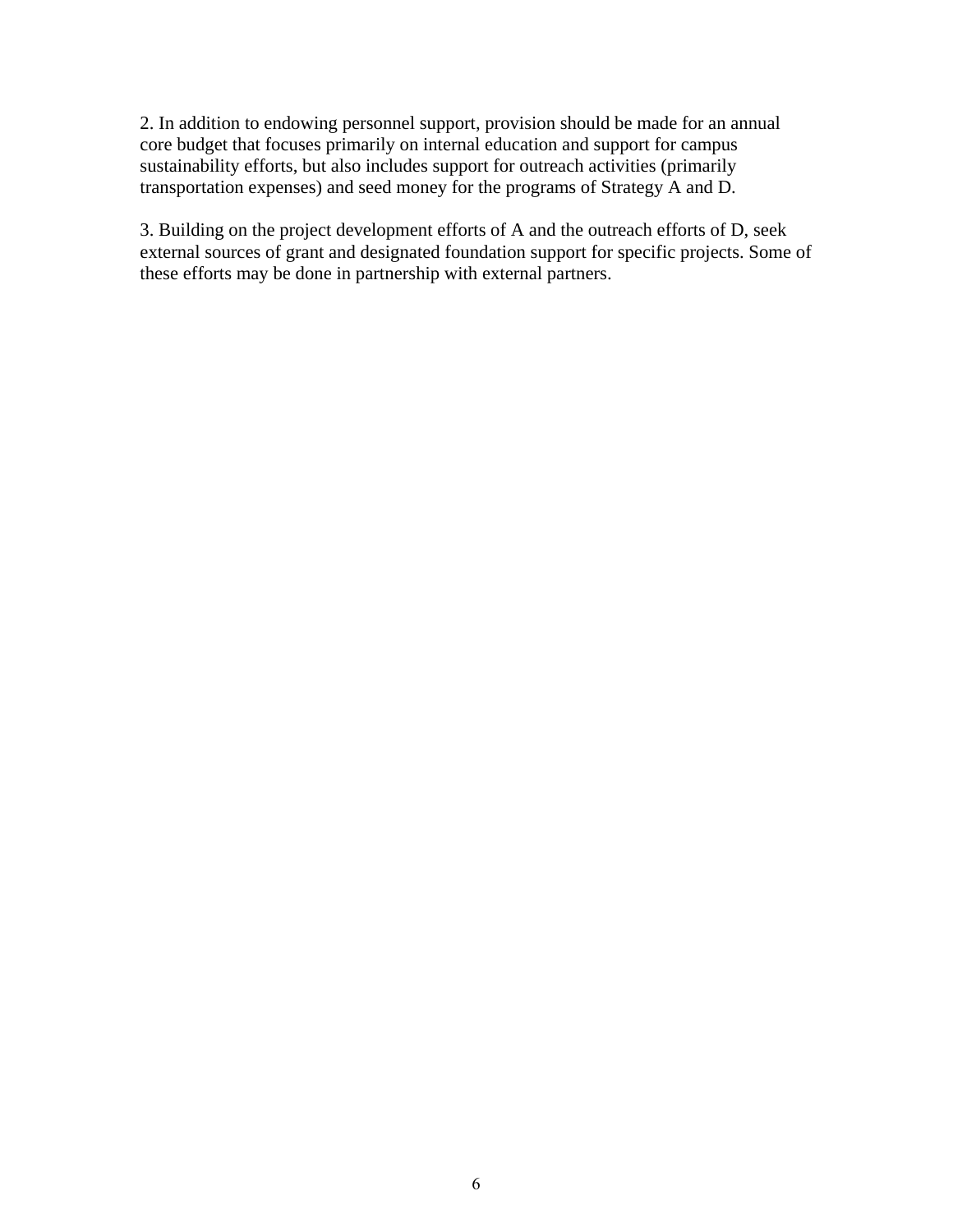

**Johnson Center for Environmental Innovation 800 West College Avenue St. Peter, MN 56082 (507) 933-7206** 

## *Mission and Goals*

The Johnson Center for Environmental Innovation supports environmental sustainability on the Gustavus Adolphus campus and in the surrounding communities while equipping students to continue that work in their lives beyond Gustavus. To accomplish this mission, the Johnson Center works as a catalyst for environmental innovation on and off campus with the broadest understanding of innovation: not only technical innovation, but also business, policy, and social innovation.

In order to play that catalytic role, the Johnson Center pursues the following formal goals as its programs take shape:

*Leading*, *encouraging,* and *enabling* campus and community environmental stewardship innovations.

*Developing* environmental leaders in cooperation with the Gustavus faculty and staff.

*Serving* as a sustainability information resource for the campus and community.

#### *Activities*

The following examples illustrate the Johnson Center's current efforts to meet these goals.

*Leading:* The Johnson Center Director co-chaired the campus working group focusing on the sustainability and environmental stewardship component of the strategic plan during Spring Semester 2008

*Encouraging:* The Johnson Center worked with committed staff and faculty across the campus to encourage energy conservation during a national energy conservation competition in February. Compared to an average of the last three years of data, electricity consumption was down by almost 9%.

*Enabling*: The Johnson Center sought and received a grant to construct a demonstration solar thermal system. The system will be constructed during the 2008-2009 academic year at the Melva Lind Interpretive Center housing the Johnson Center.

*Developing:* Two student internships have been developed with facilitation by the Johnson Center. One focuses on the intersection of diner choices and environmental issues in the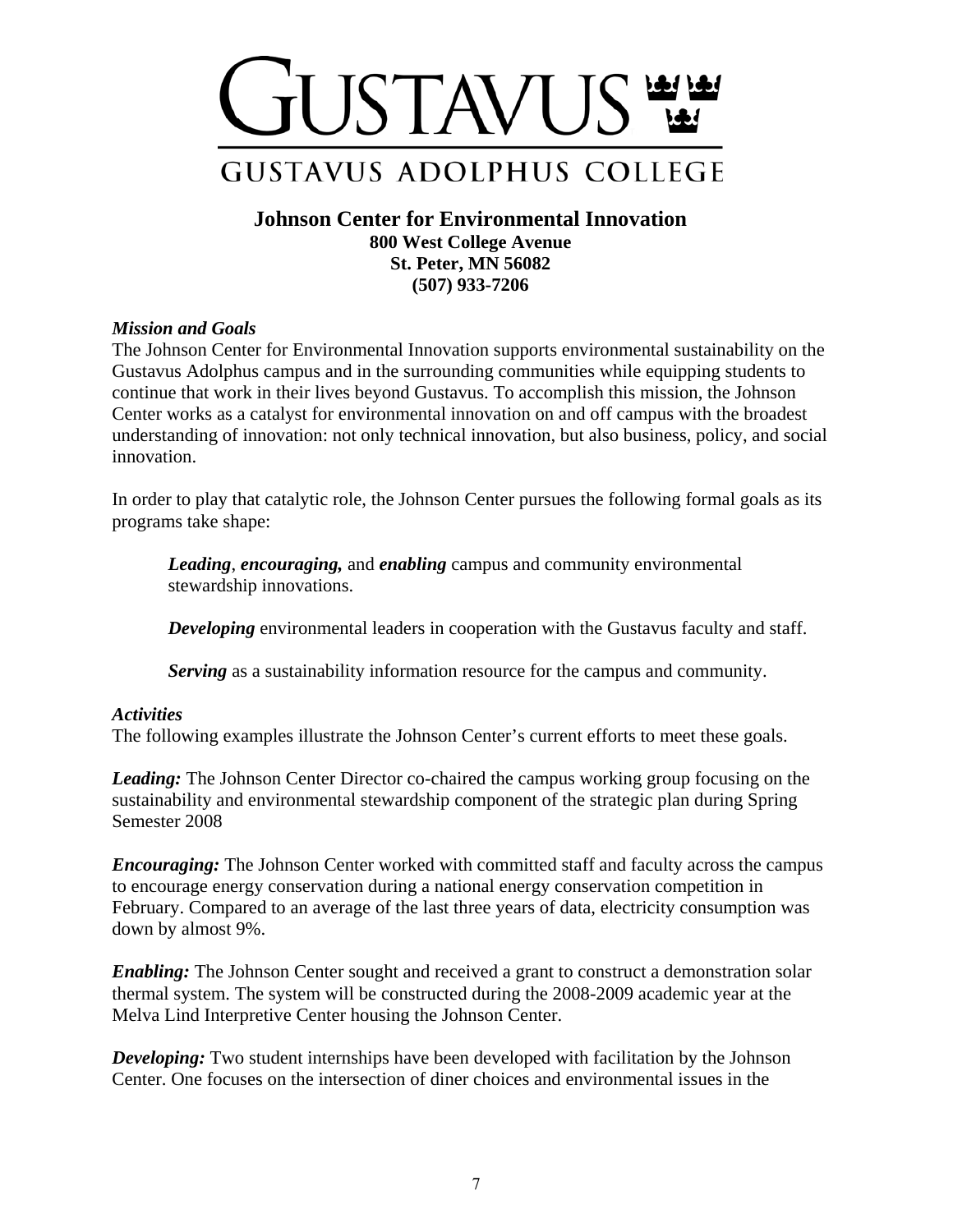Gustavus Dining Services. For the second, a student is currently working to highlight city, county and campus environmental initiatives, and seek ways to make them more effective.

*Serving:* The Johnson Center Director has been consulted numerous times about environmental questions on campus and in the community, seeking to answer questions when able and to guide people to the best information sources. More formally, the Director developed a draft energy plan for the Gustavus Board of Trustees and is serving on the core committee guiding the development of the New Academic Building with explicit environmental goals.

# *Personnel*



James Dontje joined the Johnson Center as Director in August of 2007. Although he grew up in northern Iowa, just 1.5 hours south of St. Peter, he came to Gustavus from Berea College in Kentucky where he served as the Compton Chair in Ecological Design. His graduate work, focused on water quality issues, was done in the Department of Biosystems and Agricultural Engineering at the University of Minnesota. He has also twice served three-year terms in

international community development with the Mennonite Central Committee, first in Burkina Faso, West Africa, and then in Indonesia's Papua province.

In addition to her work supporting the Linnaeus Arboretum and the programs of the Melva Lind Interpretive Center, Shirley Mellema supports the Johnson Center for Environmental Innovation with administrative skills and a passion for positive environmental work.



## *Support*

The Johnson Center for Environmental Innovation was established thanks to the generous support of Glen and Lavonne Johnson. Glen Johnson attended Gustavus for one year until financial difficulty halted his pursuit of formal education. He went on to a distinguished career as a newspaper editor, government official, and money market fund executive. In addition to a career in business and finance, LaVonne has been an ardent supporter of education and the arts. Both have been strong supporters of Gustavus over the years, with Glen having served on the Gustavus Board of Trustees. A restored wetland on Glen's family farm has also been made available as a field laboratory for Gustavus students.

## *Access*

The Johnson Center for Environmental Innovation is located in the Melva Lind Interpretive Center. For directions, see http://gustavus.edu/arboretum/visiting.cfm.

Mailing address: Johnson Center for Environmental Innovation Gustavus Adolphus College 800 West College Avenue St. Peter, MN 56082 Phone: (507) 933-7206 FAX: (507) 933-6481 Email: jdontje@gustavus.edu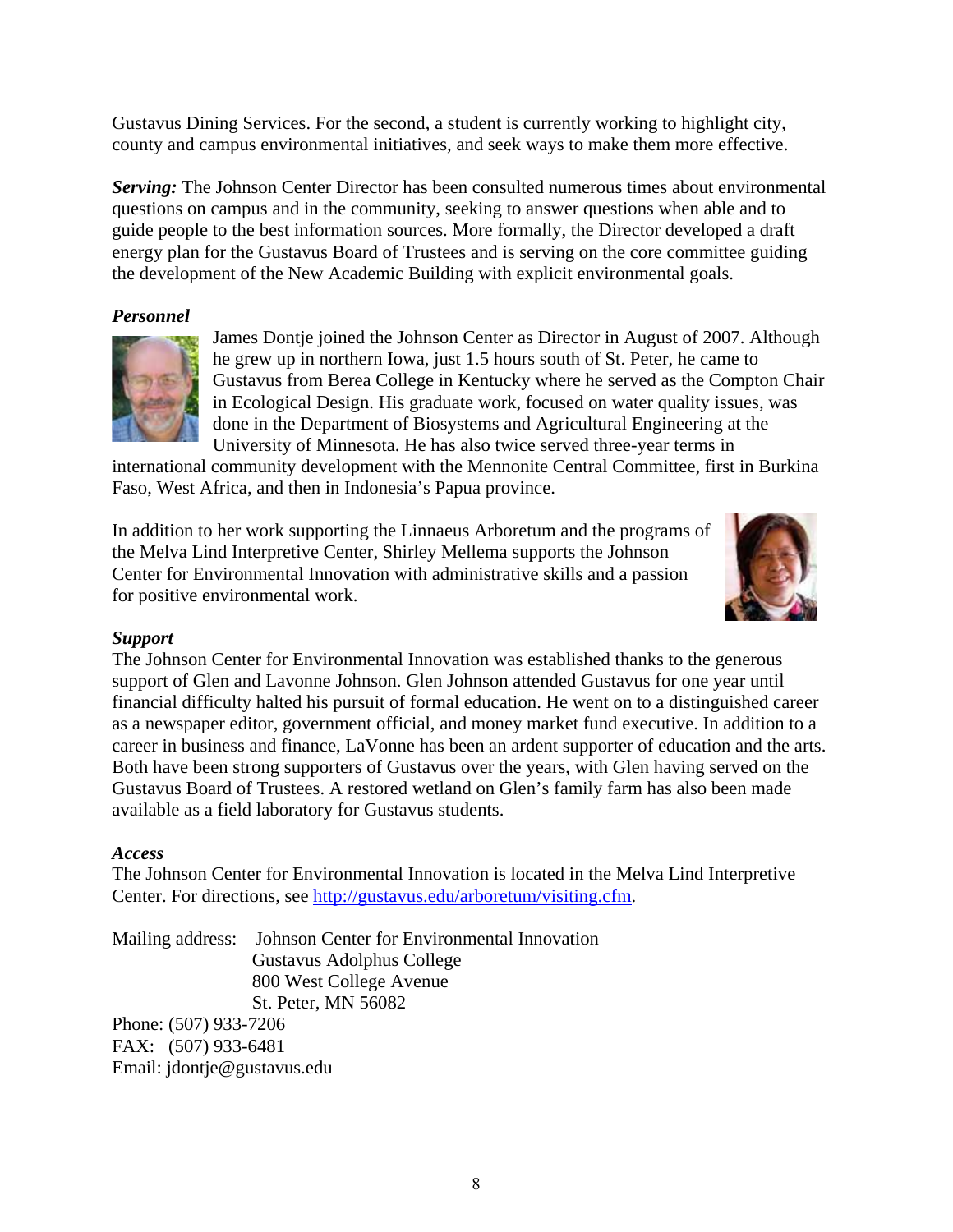#### **Solar Energy Services Model Initiative**

Johnson Center for Environmental Innovation Gustavus Adolphus College 800 West College Avenue St. Peter, MN 56082 (507) 933-7206

Responding to environmental issues in general, and the greenhouse gas emissions and climate change challenge in specific, student environmental groups and campus sustainability advocates have been pushing for greater renewable energy adoption by campuses. At Gustavus Adolphus College, a cooperative effort by faculty and students has led to a proposal that the campus acquire two utility-scale wind turbines to meet a majority of the campus electrical energy usage—the project now has administrative support and the college is awaiting the availability of suitable turbines.

The wind turbine effort highlighted the learning potential for renewable energy projects—students were involved in the wind resource study that supported project planning. But technical research and design are not the only ways to couple student learning with renewable energy resource development. Student learning and engagement can also come via student projects tackling other renewable energy challenges. The Johnson Center Solar Energy Services Model Initiative invites students to learn about the institutional, economic and business innovation required to shift our energy dependence from fossil fuels to renewable energy sources.

#### *The challenge:*

Proven renewable energy technologies are being adopted too slowly due to high initial costs, extended payback periods, and lack of widespread technical expertise.

#### *Background:*

Business and residential utility customers are used to paying the first costs for energy hardware (furnaces, air conditioners, and hot water heaters) as part of their home mortgage or facility costs. Operational costs (utility bills) are paid monthly as long as the structure is occupied.

By contrast, most renewable energy options are presented as an additional, high value purchase requiring significant capital expenditure (equipment and installation) and supplemental financing (first costs and ongoing costs of credit). Additionally, most effective renewable energy technologies work best in tandem with existing building infrastructure—hence renewable energy costs become add-ons rather than replacements. Finally, the overall lack of technical experience (trained installers) and infrastructure (lack of repair services) presents a barrier of risk and uncertainty.

While there is some hope that rising energy costs might spur increased adoption of renewable energy, the initial cost problem described above still presents a formidable barrier, especially for the existing stock of residential and commercial real estate where additional investments in energy infrastructure cannot be rolled into the initial mortgage financing of the structure. And due to lack of expertise on the part of installers and repair technicians, renewable energy systems are perceived to be more risky investments.

An energy services model is one tactic proposed for overcoming the barrier. Just as some companies have made a business of energy conservation performance contracting (investing in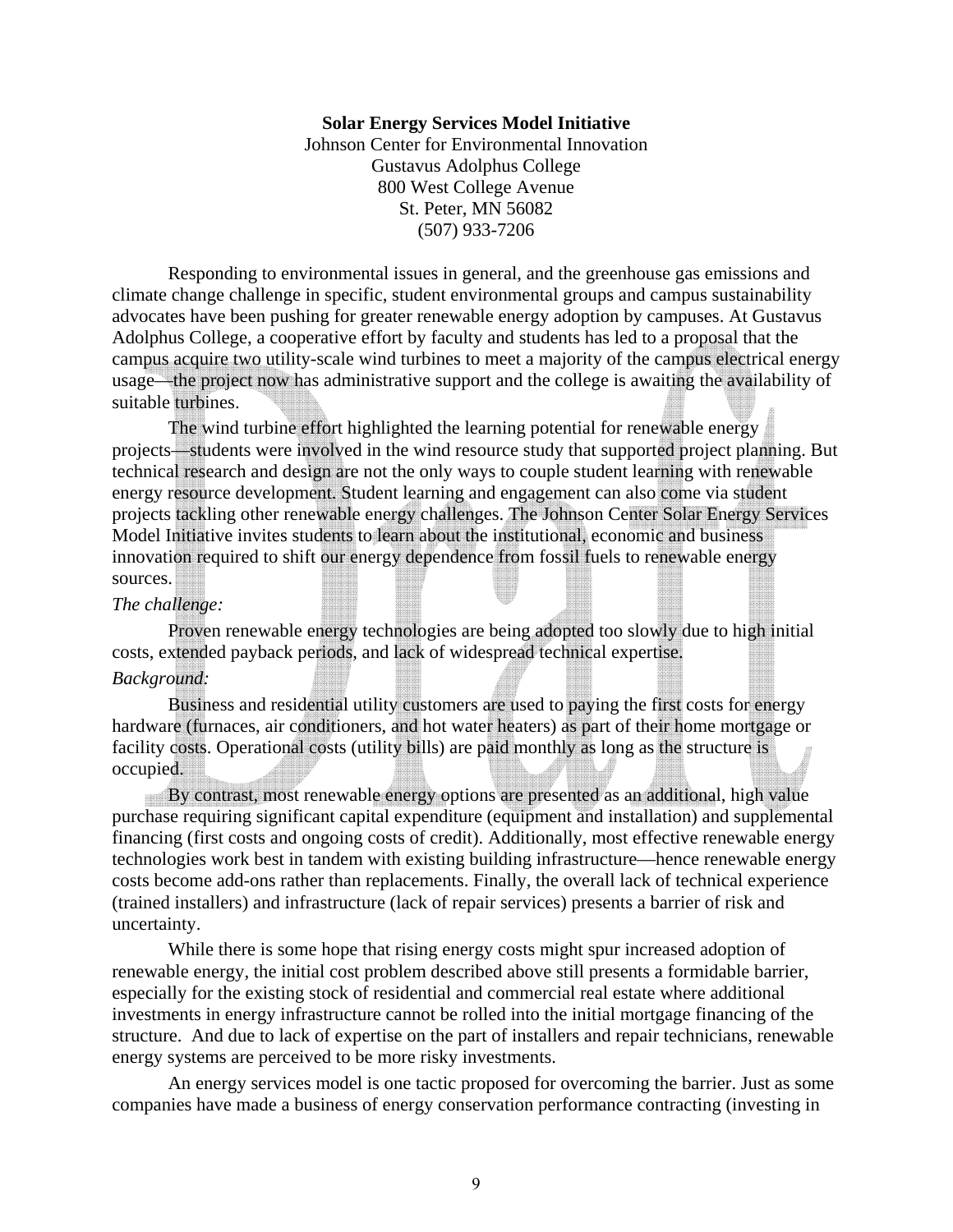energy conservation improvements in the facilities of a private or public institution in return for a share of the savings), the energy services model has an outside investor purchasing the renewable energy infrastructure and charging the "customer" in proportion to the energy delivered.

This model allows the energy service provider to use financial economies of scale and specialized technical expertise to overcome the barriers to renewable energy adoption. Capital costs are reduced to a monthly payment that is mostly or even wholly made up of money that would have been paid as a utility bill anyway. The energy service provider presumably will have multiple such projects in operation, allowing them to muster the technical expertise to properly support the renewable energy infrastructure

Within the framework of this model, various approaches are possible to further reduce financial barriers to renewable energy adoption. For example, in a regulatory environment where there are incentives (tax credits, sale of renewable energy credits, financing incentives) the energy service provider is better positioned to take advantage of the incentive than an individual consumer or business.

#### *Johnson Center initiative:*

To explore the energy service model's potential to catalyze the adoption of renewable energy, the Johnson Center for Environmental Innovation proposes to involve Gustavus students in an enterprise testing the concept in the St. Peter area. Students will have opportunities to develop the business plan, explore the ramifications of the program to determine its feasibility and potential hurdles that must be overcome, and to implement test applications in the community.

Although the initial student investigation might determine a different course of action, the initial thrust of the program will focus on solar water heating technology, a proven renewable energy approach that has good payback potential in residential and commercial settings. *Outcomes:*

The energy services model initiative is expected to:

- 1. Introduce students and the community to new ways develop renewable energy infrastructure.
- 2. Provide working examples of renewable energy in the community.
- 3. Demonstrate how business activity can be used to generate positive environmental results.

## *Implementation:*

The Director of the Johnson Center has formed an independent enterprise, Traversoleil LLC, that can enter into contractual arrangements with Gustavus Adolphus College. This arrangement will enable work in the commercial sector without endangering the college's nonprofit status while also addressing liability issues that might otherwise occur, as it relates to the college, consumers and the students. Similar arrangements with other entities, such as the St. Peter Municipal Utility or private HVAC contractors, may also offer suitable business structures for this work.The next step will require identifying classes or other Gustavus educational endeavors that can benefit from this work, and extending invitations to faculty and students.

For supporters and alumni of Gustavus, this program offers the opportunity to provide financial support for start-up of the initiative; or in-kind support (e.g. legal or business services in development of the business arrangements).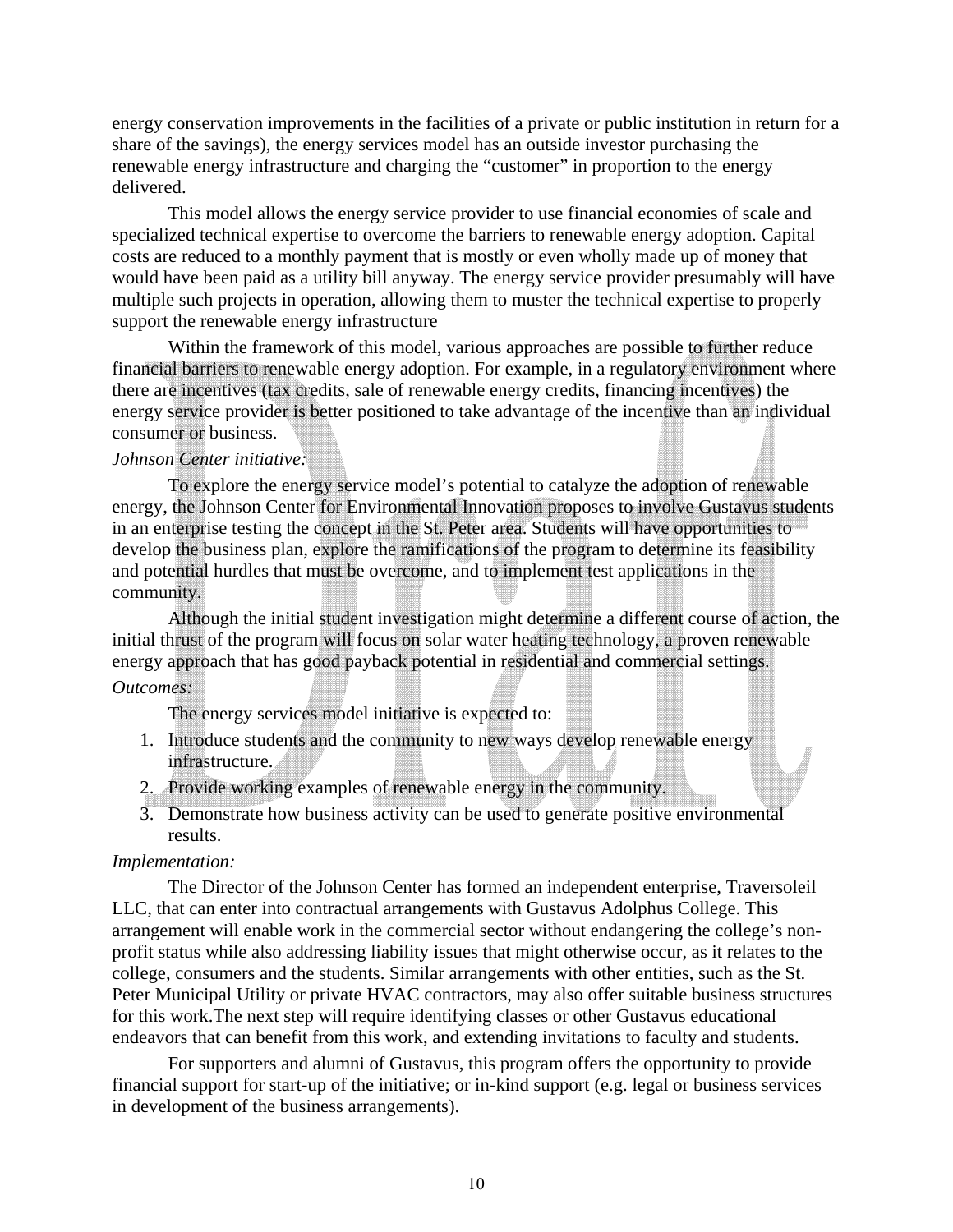# **Big Hill Student Farm—A full-season garden and learning opportunity**

Johnson Center for Environmental Innovation Gustavus Adolphus College 800 West College Avenue St. Peter, MN 56082 (507) 933-7206

During the fall semester of 2008, a group of Gustavus students began to implement plans for a Gustavus garden. The concept of a student-run farm or garden at Gustavus has been around for at least 10 years and these students resolved to make the idea a reality. The students have formed the Big Hill Student Farm organization with the following mission statement:

 *The Big Hill Student Farm works to advocate food responsibility, farming education, community involvement and progressive action. Our farm is completely student run because we want students to take action into their own hands and get dirty on the farm! Through the farm, we work to join our community, local farmers, nationwide campuses, and worldwide movements to grow our own, eat local and get back to our roots!* 

The student group will be working during the 2009 spring semester to develop an organizational and operational structure that can be sustained across multiple academic years. While a garden offers great educational potential, our MN climate and the academic year also pose a significant challenge--the peak of the MN growing season happens when students are least likely to be on campus.

A group of interested and supportive Gustavus faculty and staff have observed that an integrated biological system (IBS) approach offers an exciting solution to that challenge. IBS could expand the educational possibilities of growing food on campus by allowing year-round production while creating a more ecologically sustainable food production system. Important features of an IBS approach are:

-intensive vegetable cultivation offering high yields in a small area with efficient use of water

-nutrient recycling through composting and vermicomposting of food waste -coupling of mutually compatible biological systems (example: aquaponics- growing fish and using plants to keep the water clean). The emphasis is on creating nutrient cycles that conserve nutrients locally and do not generate waste.

-year round operation with low energy use through greenhouses that use passive solar design, renewable energy and novel approaches for heating (e.g. using the heat from compost piles to heat greenhouses)

IBS operations can be small or large, simple or complex, and their design is based on the climate and the available resources in the area. The following two internet links provide a text article and four video features of one such operation (called Growing Power and billed as "urban farm") in Milwaukee.

http://www.jgpress.com/archives/\_free/001765.html#more

mill

http://www.treehugger.com/files/2008/05/growing-power-urban-aquaponics.php